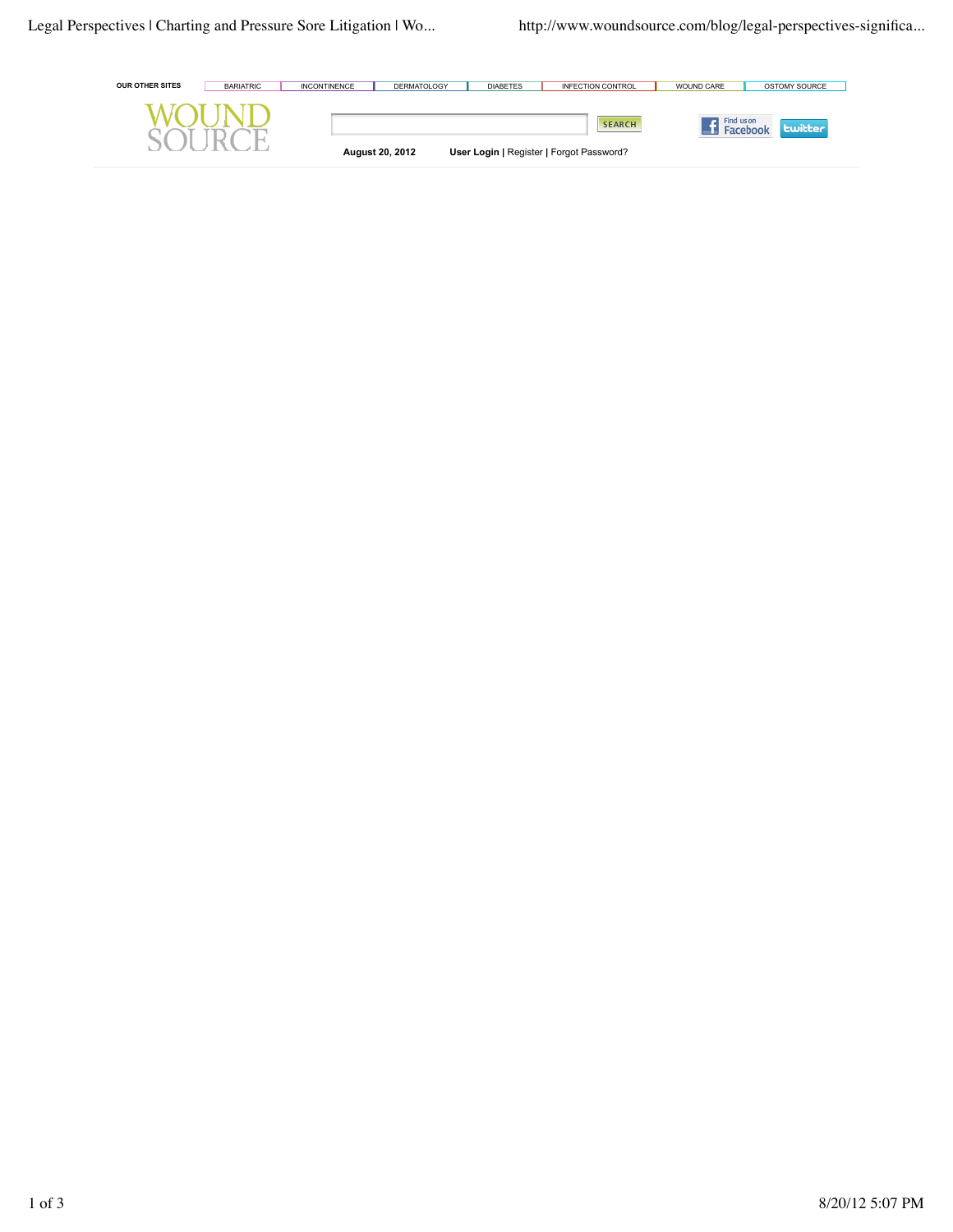Home Blogs Jonathan Rosenfeld's blog Legal Perspectives: ...

# Legal Perspectives: The Significance of Charting in Litigation Involving Pressure Sores

Posted August 1st, 2012 by Jonathan Rosenfeld

**Keywords:** Jonathan Rosenfeld, Legal Issues, Medicare, Pressure Ulcers, Ulcers



# *by Jonathan Rosenfeld, JD*

Even as an injury lawyer who sometimes feels he has seen it all, I am surprised by the tricks that I have seen used by some nursing homes in order to avoid responsibility for their actions. It is unbelievable how poorly kept the patients' charts generally are in a large number of nursing facilities to begin with, but if a facility feels that there is impending litigation in its future, they may stoop so low as to alter those records in order to cover up its actions. This type of behavior is both unethical and illegal and I am both saddened by the tactic and happy to see punitive damages awarded in cases involving such nursing homes.

## **Pressure Sores with no Known Date of Origin or Cause**

Either due to poor initial charting or tampering, many nursing homes in cases of litigation are unable to provide accurate accounts of how a patient diagnosed with stage III or IV pressure ulcers first developed the sores or how they were treated. Whenever it appears that an advanced bedsore just appeared miraculously, I know that the chart has either been poorly maintained or tampered with. There are federal regulations in place that require nursing facilities to keep and maintain accurate records and to provide those records to the family members of patients, but in my experience, many nursing homes completely disregard these rules.

#### **Missing Data or Duplicated Content**

Some of the records that I review have missing data or doctors' orders that are important to the patient's care. Others are merely duplicated from the previous day because the person who updated the chart didn't include new information either due to irresponsibility or an attempt to obscure a known issue. Because it is rather hard to miss an open and infected wound on a patient's body, some of the records that I have seen which have no account of a bedsore developing at all are the result of fraudulent misreporting or omissions. If a nursing home repeatedly provides inaccurate records, it may lose its right to Medicare or Medicaid funding, but these inaccuracies are not discovered in many cases until a patient has issues due to neglect such as pressure sores.

## **Poor Charting Can Carry Heavy Financial Consequences**

As if it isn't enough of a tragedy to neglect the elderly so long that they develop painful sores that can lead to infections and other complications, the act of covering it up is especially heinous. Juries often award punitive damages when facilities attempt to cover their tracks because of the willful acts of negligence as opposed to a simple failure to act. In one case in New Mexico last year, a victim's family was awarded \$10.3 million because a hospital not only failed to treat a patient's medical condition, but also failed to provide accurate charts that documented the lack of care that led to the bedsores he developed. While I am disappointed to see reports of nursing home abuse, it always pleases me to see these verdicts because it is my hope that they will deter other facilities from committing the same acts.

While I hope that nursing homes are more mindful of the records that they keep for their patients, I am also slow to accept the information that I read in a patient's chart without doing some more investigation. If the chart shows inconsistencies, then I always suspect some form of patient record mismanagement and dig deeper until I get to the root of the problem. These discoveries are often what lead to a larger scale investigation of a nursing home found guilty of tampering with records— an offense that can be used to deny nursing homes funding from Medicare and Medicaid and one that can add millions of dollars onto the cost of an injury claim.

#### **About the Author**

Jonathan Rosenfeld JD, is an attorney concentrating in representing individuals and families in nursing home negligence and medical malpractice cases. Jonathan is also the editor of a number of informational patient advocacy websites.

*The views and opinions expressed in this blog are solely those of the author, and do not represent the views of WoundSource, Kestrel Health Information, Inc., its affiliates, or subsidiary companies.*

Jonathan Rosenfeld's blog ShareThis

**Your name: \*** Anonymous

**E-mail: \***

The content of this field is kept private and will not be shown publicly.

**Homepage:**

**Subject:**

## **Comment: \***